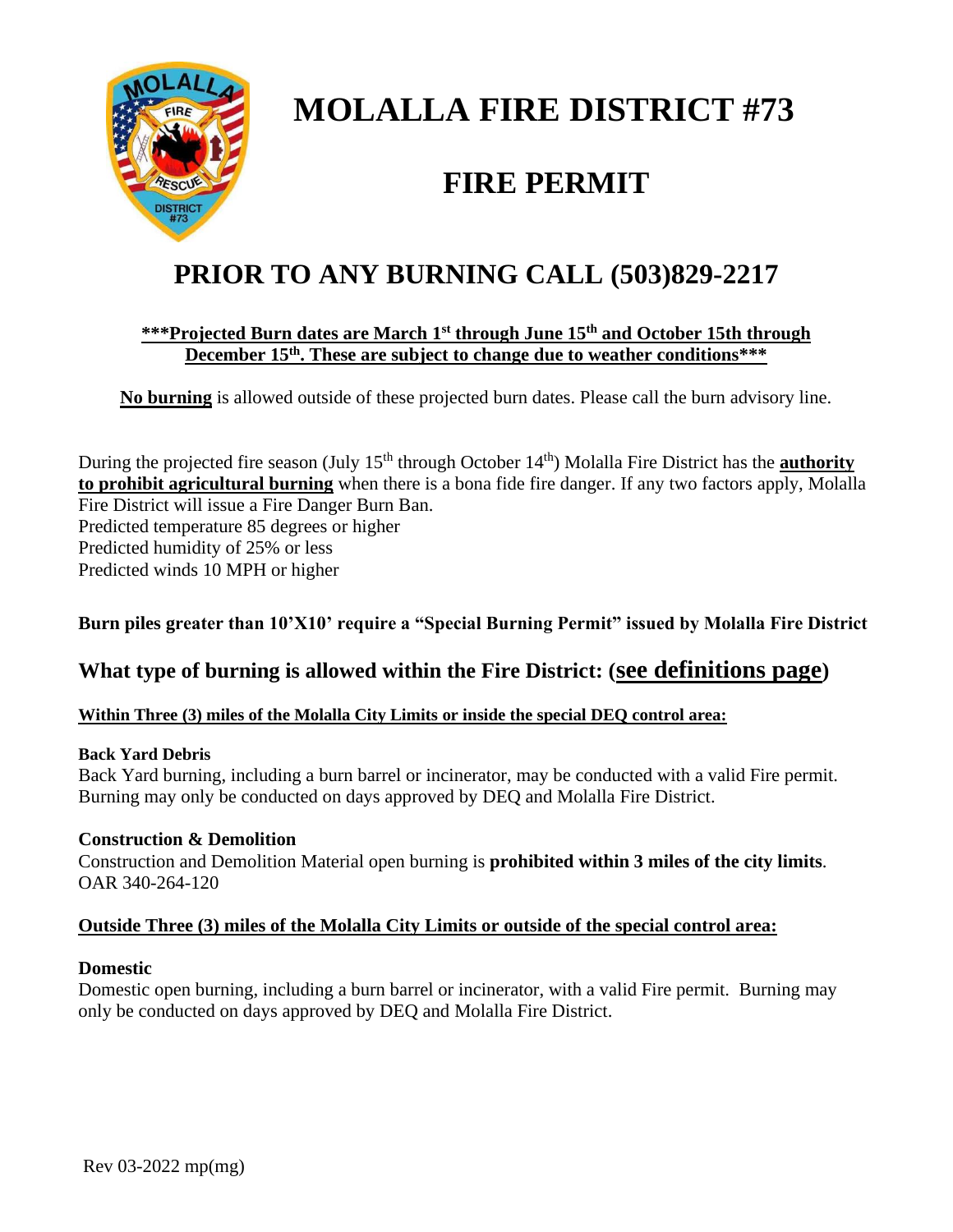#### **GENERAL BURNING PROHIBITIONS:**

As per DEQ regulations, the following materials may not be burned at any time: clothing, wet garbage, plastic, wire, insulation, automobile parts, asphalt, petroleum treated materials, rubber products, animal remains or animal or vegetable matter resulting from the handling, preparation, cooking or service of food, or of any other material which normally emits dense smoke or noxious odors.

No person shall cause or allow to be initiated or maintained any open burning during hours not authorized by DEQ and/or the local fire jurisdiction.

#### **GENERAL REQUIREMENTS:**

Open burning shall not be conducted within 50' of any structure or other combustible material. (2014 OFC 307.4)

*Exception 1. Not less than 15' when burning is conducted in an approved burning device. Exception 2. Not less than 25' when pile size is 3' or less in diameter and 2'or less in height.*

A garden hose connected to a water supply or other approved fire-extinguishing equipment **shall be readily available** for use at any burning site.

Burning material shall be **constantly attended** by a person knowledgeable in the use of the fireextinguishing equipment required by Sec 307.5 of the 2014 OFC and be familiar with the permit limitations which restrict open burning. An attendant shall supervise the burning material until the fire has been extinguished.

Molalla Fire District is authorized to require that open burning be immediately discontinued if atmospheric conditions or local circumstances make such fires hazardous. (2014 OFC 307.1.1, & 307.3). The offence(s) may be referred to DEQ for further action.

#### **Recreational Fires**

Recreational fires shall not be conducted with in 25 feet of a structure or combustible material. Conditions which could cause a fire to spread to within 25 feet of a structure shall be eliminated prior to ignition. (2014 OFC 307.4.2)

#### **Portable Outdoor Fire Places**

Portable outdoor fire places shall be used in accordance with manufacturer's instructions and shall not be operated within 15 feet of a structure or combustible materials. (2014 OFC 307.4.3)

During the projected burn ban season (June  $15<sup>th</sup>$  through October  $14<sup>th</sup>$ ) a special permit will be required for recreational fires.

## **The Fire Code official is authorized to order the extinguishment of open burning creates or adds to a hazardous situation (OFC 307.3)**